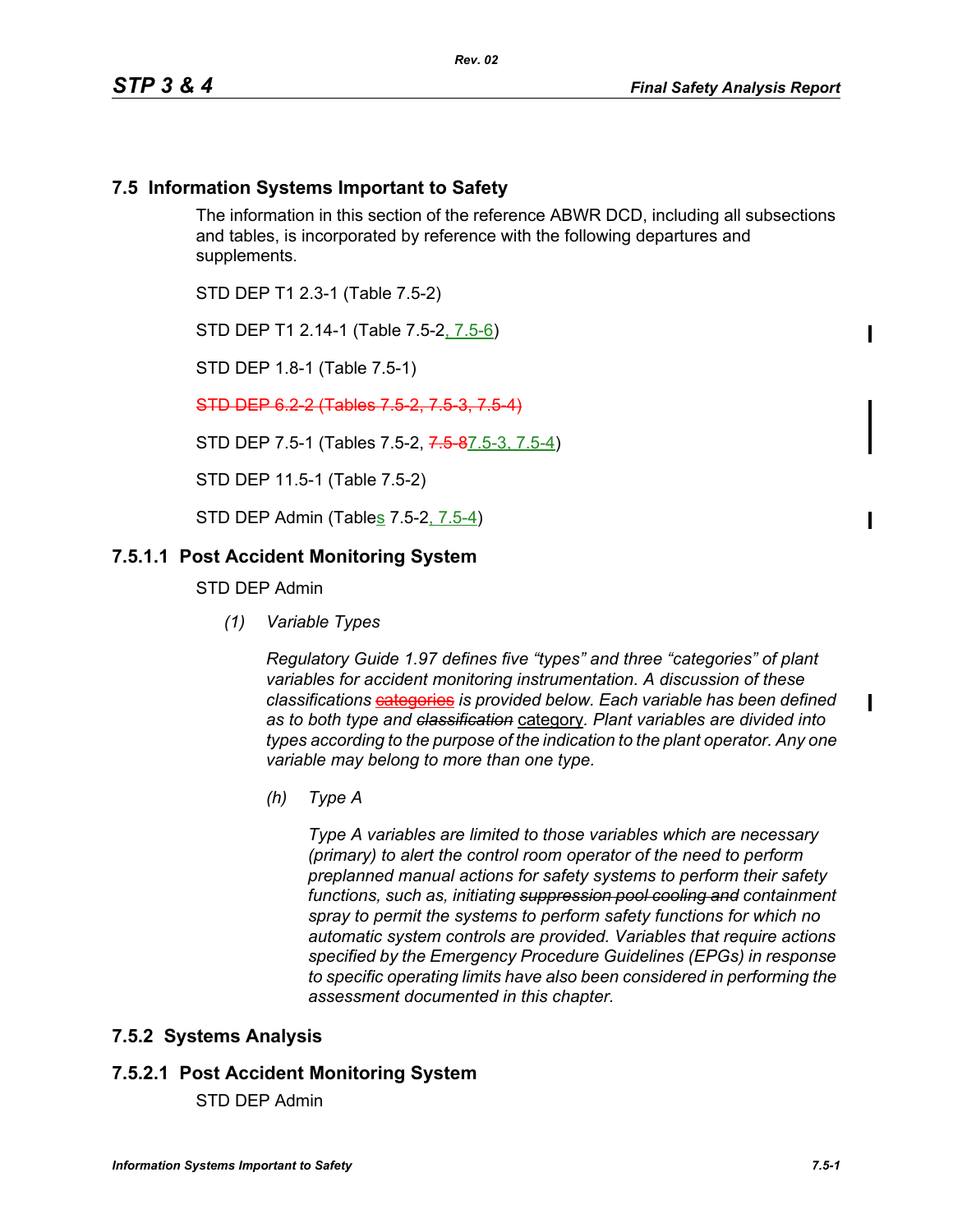$\mathbf I$ 

STD DEP T1 2.14-1

STD DEP 6.2-2

STD DEP 7.5-1

- *(1)* Type A Variables
	- *(a) Type A Variable Evaluation and Analysis*

*Chapter 15 contains discussions of numerous events, not all of which are design basis accidents. Appendix 15A is a plant Nuclear Safety Operational Analysis (NSOA) which addresses these events in the following categories:*

- *(i) Normal operations*
- (ii) *Anticipated Operational Transients (Table 5.7-4* 7.5-4*)*
- (iii) *Abnormal Operational Transients Table 5.7-5* 7.5-5*)*
- (iv) *Design Basis Accidents (Table 5.7-6* 7.5-6*)*
- (v) *Special Events (Table 5.7-7* 7.5-7*)*
- 

- *(2) General Variable Assessments*
	- *(b) Drywell Pressure*

*Requirements for monitoring of drywell pressure are specified for both narrow range (from about -34.32 kPaG to + 34.32 kPaG) and wide range (from 0 to 110% of design pressure). The narrow range monitoring requirement is satisfied in the existing safety-related design by the four divisions of drywell pressure instruments which provide inputs to the initiation of the reactor protection (trip) system (RPS) and the emergency core cooling systems (ECCS). The requirement for unambiguous wide range drywell pressure monitoring are satisfied with two channels of drywell pressure instrumentation integrated with two channels of wetwell pressure instrumentation. Given the existence of (1) the normal pressure suppression vent path between the drywell and wetwell and (2) the wetwell to drywell vacuum breakers, the long-term pressure within the drywell and wetwell will be approximately the same. Therefore, if the two wide range drywell pressure indications disagreed, the operator could refer to the wetwell containment pressure indications to determine which of the two drywell pressure indications is correct. In order to provide full range pressure comparisons between the drywell wide range and wetwell pressure instruments, the drywell pressure instrument range is 689.4 kPa. This value exceeds the required value of 110% of design pressure.* Drywell pressure is a Type A variable because it is used to initiate drywell spray to maintain the Reinforced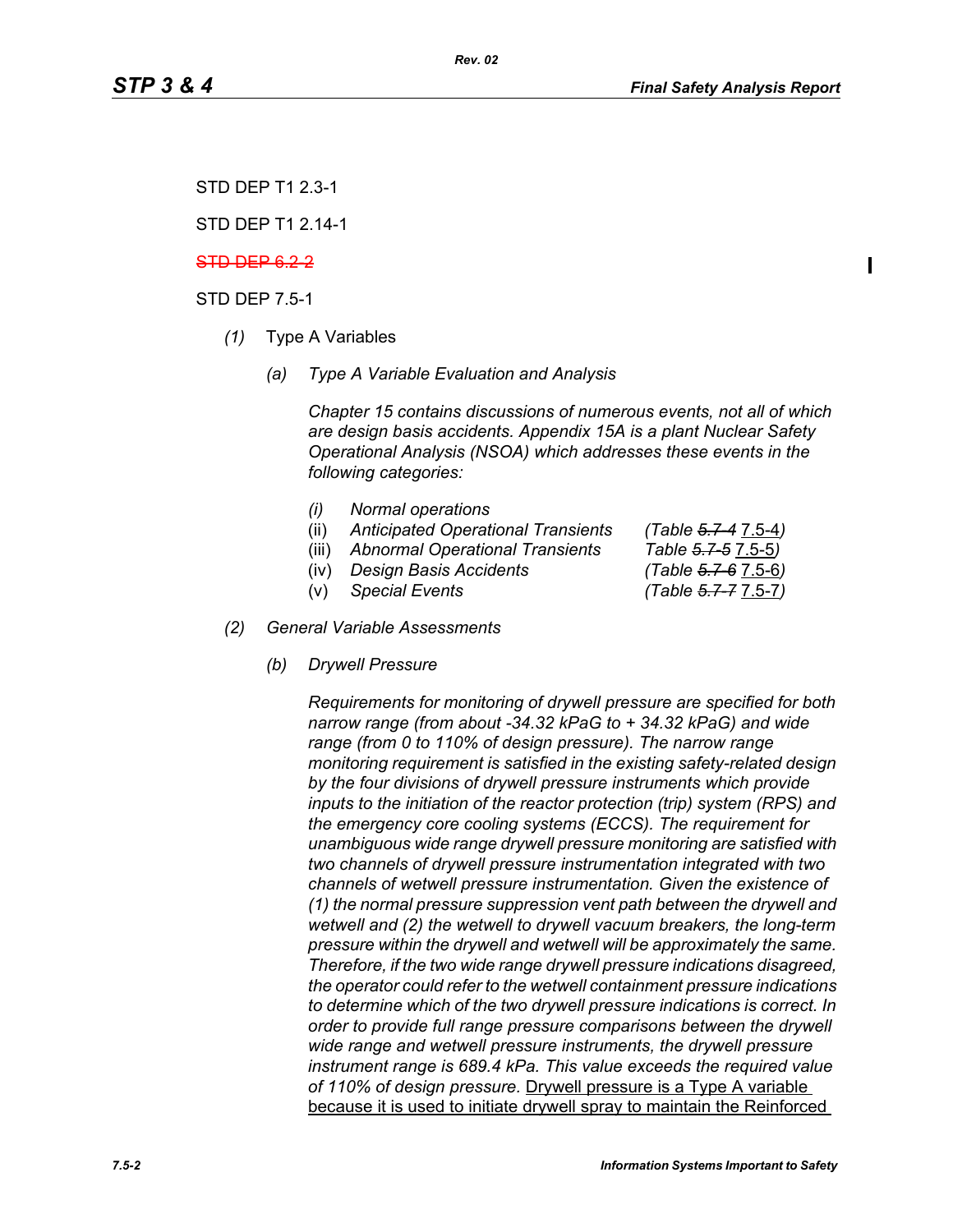### Concrete Containment Vessel (RCCV) below temperature limits in LOCA.

*(h)* Coolant Radiation

*The indicator of coolant radiation leakage will be provided by theProcess Radiation Monitoring System (PRMS) Main Steamline (MSL) radiation monitor subsystem. This subsystem consists of four physically and electrically separated and redundant divisions. Each division has a single channel consisting of a local radiation detection assembly, control room readout and trip actuators (Figure 7.6-5, sh 1). Each channel is located such that it can monitor each mainsteam line. These four divisions of PRMS radiation instrumentation satisfy the Regulatory Guide requirement for unambiguous indication.*

A continuous post-accident monitor for this parameter is not necessary and is not included in the design. This is consistent with BTP HICB-10, Table 1.

*(i) Suppression Pool Water Temperature*

*The ABWR Suppression Pool Temperature Monitoring (SPTM) System design requirements satisfy the Regulatory Guide 1.97 requirements regarding redundancy. The SPTM System is composed of four separate and independent instrument divisions. Each division has associated with it multiple thermocouples which are spatially distributed around the suppression pool. With this configuration, the bulk average suppression pool temperature can be determined even in the event of the loss of an entire division of instrumentation, since thermocouple sensors of each division will be located in close proximity to facilitate direct comparison. Although the ABWR design initiates reactor scram and suppression pool cooling automatically on high pool temperature, suppression pool water temperature variable is considered a Type A variable since no credit is taken for automatic initiation in the safety analysis* the operator uses it for manual RPV depressurization*.*

*(k) Drywell/Wetwell Hydrogen/Oxygen Concentration*

*The Containment Atmospheric Monitoring System (CAMS) consists of two independent and redundant* nonsafety-related *drywell/containment oxygen and hydrogen concentration monitoring channels. Emergency response actions regarding these variables are consistently directed toward minimizing the magnitude of these parameters (i.e., there are no safety actions which must be taken to increase the hydrogen/oxygen levels if they are low).* Minimizing drywell containment oxygen and hydrogen concentrations is accomplished by manual operator actions using containment venting and purging or using containment spray.*Consequently, the two channel CAMS design provides adequate PAM indication, since, in the event that the two channels of information*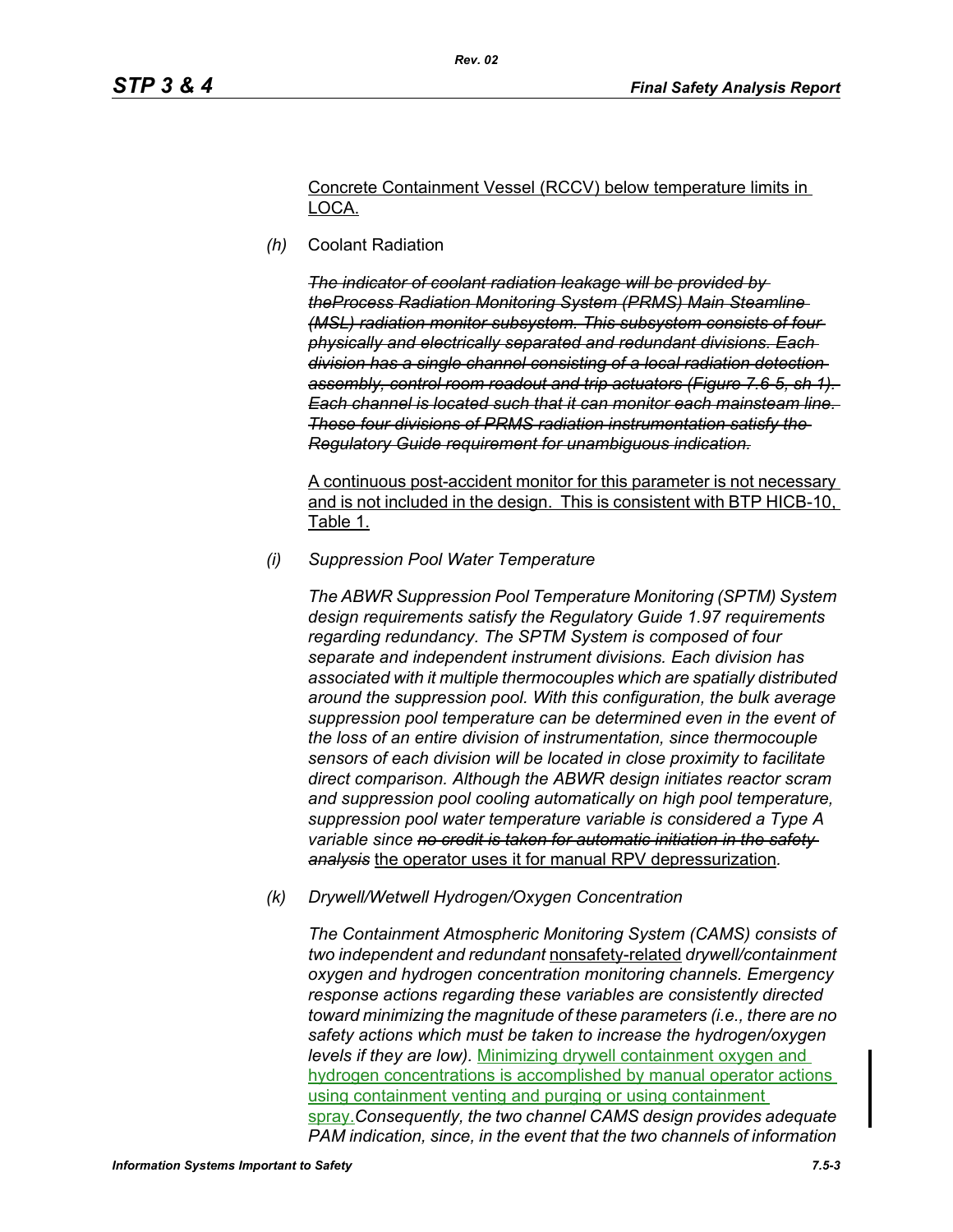$\mathbf I$ 

*disagree, the operator can determine a correct and safe action based upon the higher of the two (in-range) indications.*

### (q) *(g)* Drywell Spray Flow and Wetwell Spray Flow

*Rev. 02*

The ABWR design does not provide direct Drywell Spray Flow indication. Regulatory Guide 1.97 suggests this as a Type D Variable for the purpose of monitoring drywell spray operation. As allowed by BTP HICB-10, RHR flow, drywell temperature and drywell pressure indications are provided as acceptable alternatives. RHR provides water to the drywell spray headers. Following a postulated accident, presence of drywell spray flow results in drywell pressure and temperature reduction. The operator confirms drywell spray operation by observing that there is RHR flow present and that the drywell pressure and temperature is within expected limits. Operator use of these variables allows accurate and reliable measurement of the effectiveness of the drywell spray in a timely manner. In addition, the position of the spray throttling valves can be monitored and the sprays adequately controlled from the control room using these alternative variables.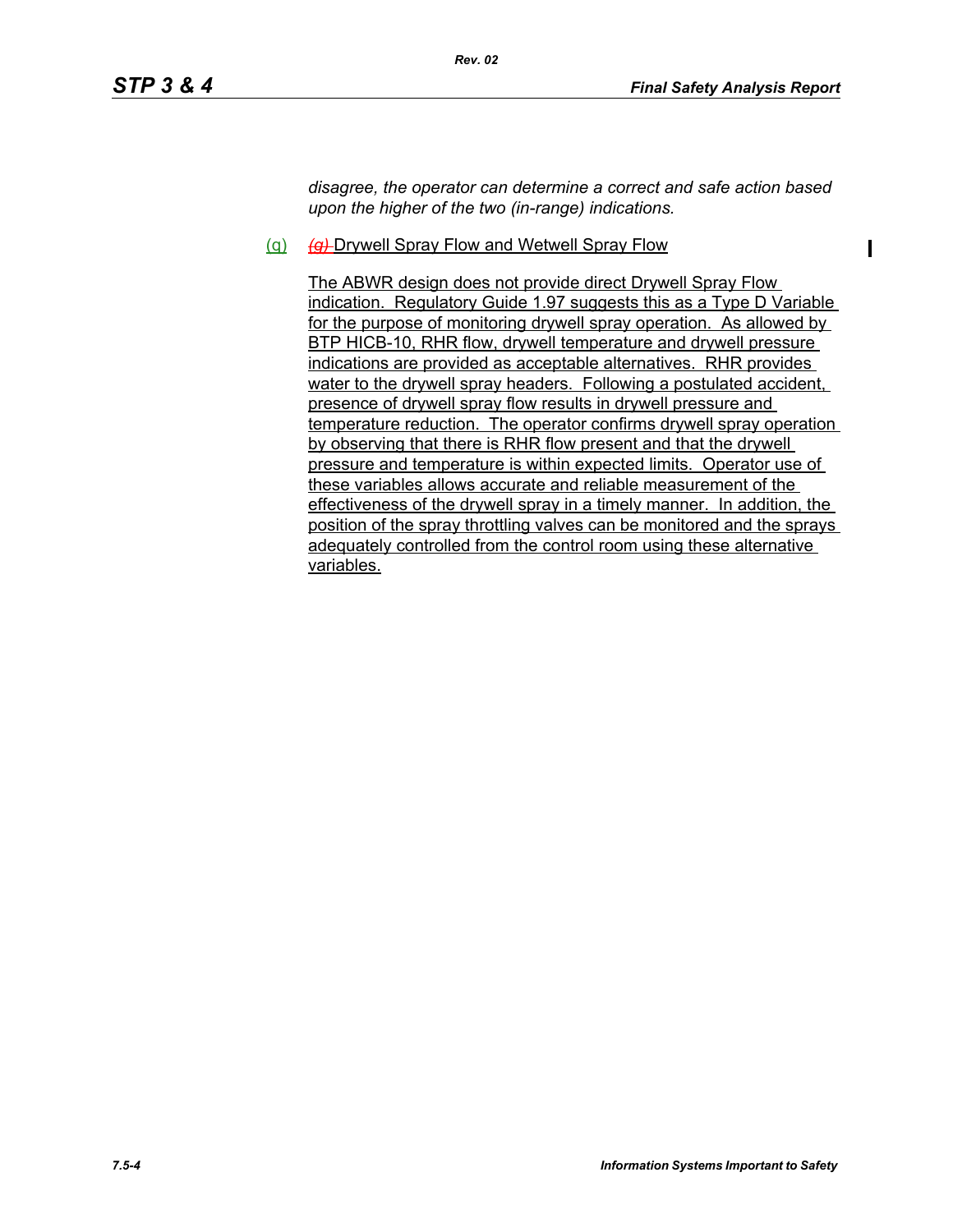| Table 7.5-1 Design and Qualifiction Criteria for Instrumentation |  |  |
|------------------------------------------------------------------|--|--|
|------------------------------------------------------------------|--|--|

| <b>Category 1</b>                                                                                                                                                                                                                                                                                                                                                                                                                                                                                        | <b>Category 2</b>                                                                                                                                                                                                                     | Category 3 |
|----------------------------------------------------------------------------------------------------------------------------------------------------------------------------------------------------------------------------------------------------------------------------------------------------------------------------------------------------------------------------------------------------------------------------------------------------------------------------------------------------------|---------------------------------------------------------------------------------------------------------------------------------------------------------------------------------------------------------------------------------------|------------|
| 4. Channel Availability                                                                                                                                                                                                                                                                                                                                                                                                                                                                                  |                                                                                                                                                                                                                                       |            |
| The instrumentation channel is available prior to<br>an accident except as provided in Paragraph-<br>4.11, "Exception," as defined in IEEE-279, 1971,<br>"Criteria for Protection the note for the paragraph-<br>6.7, "Exception," in IEEE-603, "Standard Criteria-<br>for Safety noted in the Exception to Paragraph<br>6.7, "Maintenance Bypass," in IEEE-603,<br>"Standard Criteria for Safety Systems for Nuclear<br>Power Generating Stations," or as specified in the<br>technical specifications. | The out-of-service interval No specific provision<br>is based on normal<br>technical specification<br>requirements on out-of-<br>service for the system it<br>serves where applicable<br>or where specified by<br>other requirements. |            |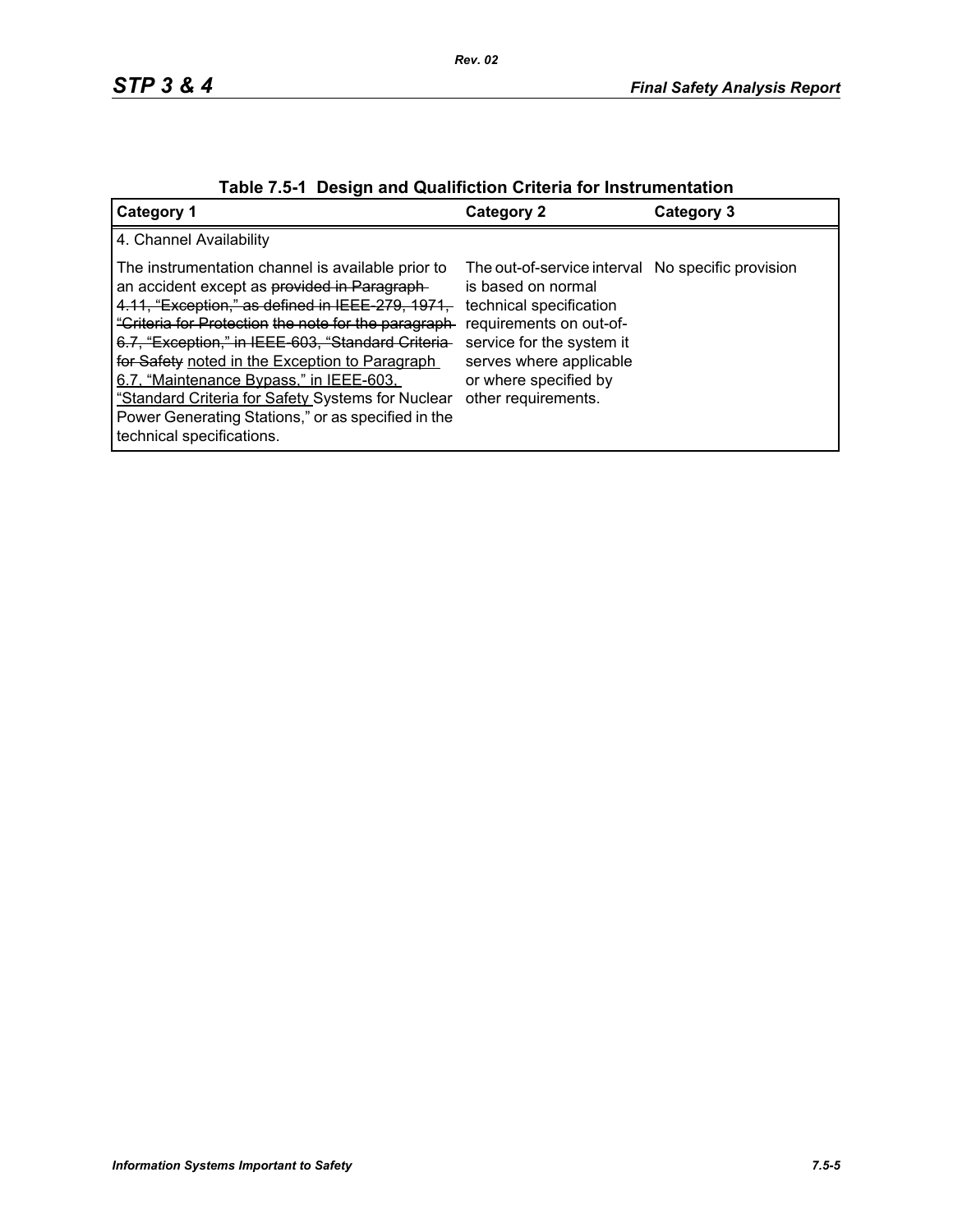|                                                                                                      | Cate-                                                                                                                        |             |                |                                |  |
|------------------------------------------------------------------------------------------------------|------------------------------------------------------------------------------------------------------------------------------|-------------|----------------|--------------------------------|--|
| <b>Variable</b>                                                                                      | <b>Range Required</b>                                                                                                        | <b>Type</b> | gory           | <b>Discussion Section</b>      |  |
| <b>Drywell Pressure</b>                                                                              | 0.034 MPaG to 0.021<br>MPaG (narrow range)<br>0-100 0-110% design<br>pressure (wide range)-                                  | A,B,C,D     | $\mathbf{1}$   | Subsection 7.5.2.1(2)(a)       |  |
| <b>Containment Area</b><br>Radiation                                                                 | $10^{-2}$ Gy Sv/h to<br>10 <sup>5</sup> Gy Sv/h                                                                              | C, E        | $\mathbf{1}$   | Subsection 7.5.2.1(2)(f)       |  |
| <b>Coolant Radiation</b>                                                                             | 1/2 Tech Spec limit to 100-<br>times Tech Spec limit                                                                         | C           | $\overline{1}$ | Subsection 7.5.2.1(2)(h)       |  |
| Drywell/Wetwell Hydrogen<br>Concentration                                                            | 0-30 Volume%                                                                                                                 | Ċ           | 43             | Subsection 7.5.2.1(2)(k)       |  |
| Drywell/Wetwell<br><b>Oxygen Concentration</b>                                                       | 0-10 Volume%                                                                                                                 | C           | 12             | Subsection 7.5.2.1(2)(k)       |  |
| Service Area Radiation<br><b>Exposure Rate</b>                                                       | $10^{-3}$ Gy Sv/h to<br>$10^2$ Gy Sv/h                                                                                       | E           | 3              |                                |  |
| <b>Plant and Environs</b><br>Radiation/Radioactivity<br>(Portable Instruments)                       | $10^{-5}$ Gy Sv/h to $10^2$ Gy Sv/h<br>photons 10 <sup>-5</sup> Gy Sv/h to<br>$10^2$ Gy Sv/h, beta and low<br>energy photons | E           | 3              | Portable Instruments *         |  |
| Meteorological Data (Wind<br>Speed, Wind Direction, and<br>Atmospheric Stability)                    | $0 - 360$ $0 - 22$ m/s<br>$0 - 9.8$ m/s 0-360 $^{\circ}$<br>$-5^{\circ}$ C to 10 $^{\circ}$ C                                | E           | 3              | ż                              |  |
| On Site Analysis Capability<br>(Primary Coolant, Sump<br>and Space Containment Air<br>Grab Sampling) | Refer to Regulatory Guide<br>1.97                                                                                            | E           | 3              | ż                              |  |
| <b>Secondary Containment</b><br>Area Temperature                                                     |                                                                                                                              | E           | $\overline{2}$ |                                |  |
| <b>Secondary Containment</b><br>Area Radiation                                                       | $10^{-3}$ Gy Sv/h to<br>$10^2$ Gy Sv/h                                                                                       | E           | $\overline{2}$ |                                |  |
| <b>Suppression Chamber</b><br>Spray (Wetwell) Flow                                                   | 0-110% Design Flow                                                                                                           | D           | $\overline{2}$ | <b>Subsection 7.3.1.1.3(q)</b> |  |

### **Table 7.5-2 ABWR PAM Variable List**

*Rev. 02*

\* *Out of ABWR Standard Plant Scope*

# **Table 7.5-3 ABWR Type A Variables**

Suppression Pool Water Temperature

#### **Drywell Pressure**

Wetwell Pressure

 $\blacksquare$ 

 $\blacksquare$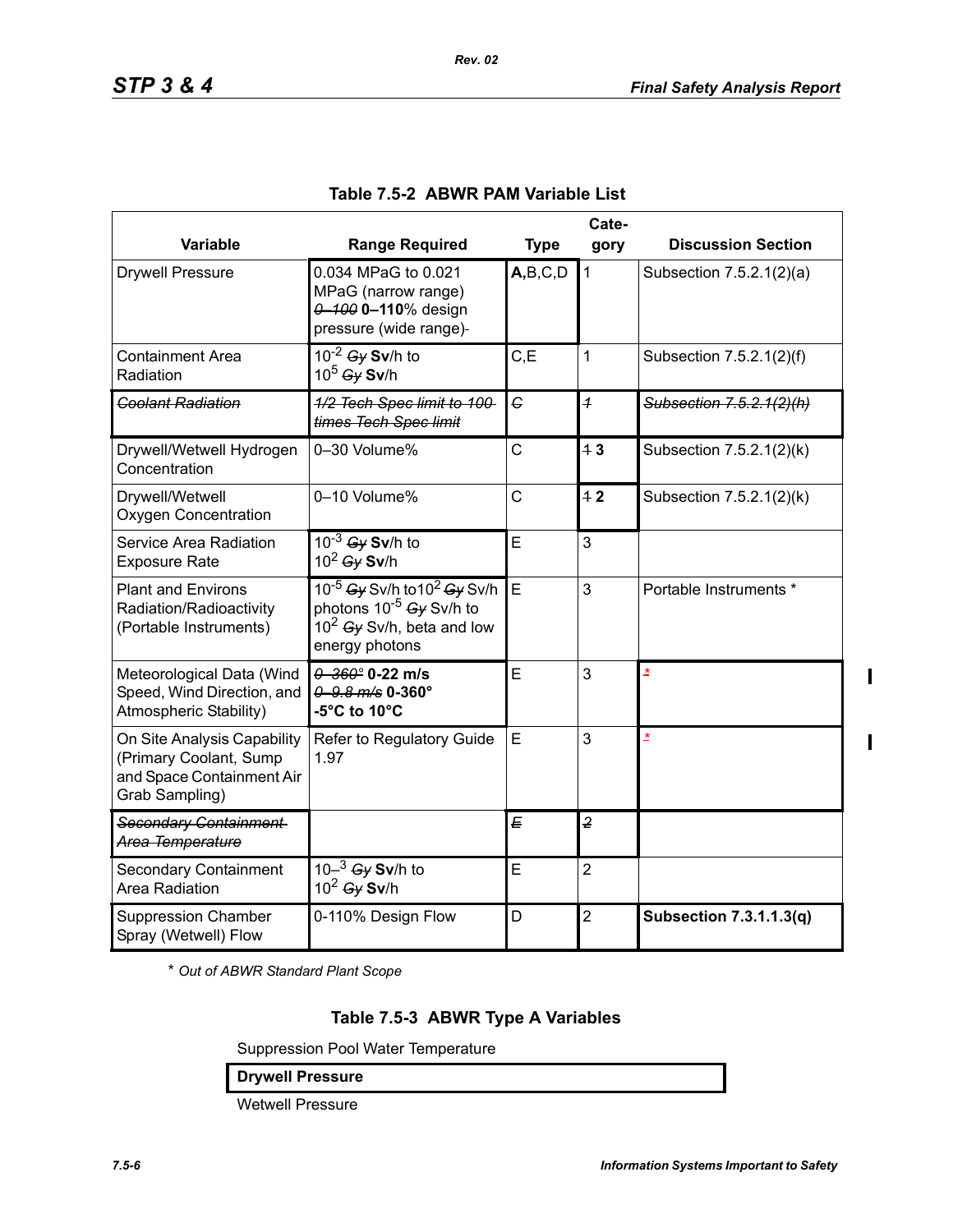| <b>Event Description</b>                                                   | <b>NSOA Event</b><br>Figure No.       | <b>Tier 2 Section No.</b> | <b>Manual Action</b><br>Variables <sup>*</sup>         |
|----------------------------------------------------------------------------|---------------------------------------|---------------------------|--------------------------------------------------------|
| <b>Manual or Inadvertent SCRAM</b>                                         | <b>45A.6-715A-</b><br>12              | 15A.6.3.3 Event 7         | <u> P<sub>RPV</sub>, L<sub>RPV</sub></u>               |
| <b>Loss of Plant Instrument Service Air Systems</b>                        | 45A.6-815A-<br><u>13</u>              | 15A.6.3.3 Event 8         | <u>T<sub>SP</sub>.P<sub>RPV</sub>. L<sub>RPV</sub></u> |
| <b>Recirculation Flow Control Failure-One RIP</b><br><b>Runout</b>         | 15A.6-915A-<br><u>14</u>              | 15.4.5                    | <u>P<sub>RPV</sub>, L<sub>RPV</sub></u>                |
| <b>Recirculation Flow Control Failure-One RIP</b><br><b>Runback</b>        | $45A.6 -$<br>4015A-15                 | 15.3.2                    | <u>P<sub>RPV</sub>. L<sub>RPV</sub></u>                |
| <b>Three RIPs Trip</b>                                                     | $45A.6 -$<br>4415A-16                 | 15.3.1                    | <u> P<sub>RPV</sub>. L<sub>RPV</sub></u>               |
| <b>All MSIV Closure</b>                                                    | $45A.6 -$<br>4215A-17                 | 15.2.4                    | <u>T<sub>SP</sub>.P<sub>RPV</sub>. L<sub>RPV</sub></u> |
| <b>One MSIV Closure</b>                                                    | $45A.6 -$<br>4315A-18                 | 15.2.4                    | <u>T<sub>SP</sub>.P<sub>RPV</sub>. L<sub>RPV</sub></u> |
| <b>Loss of All Feedwater Flow</b>                                          | $45A.6 -$<br>4415A-19                 | 15.2.7                    | <u> P<sub>RPV</sub>. L<sub>RPV</sub></u>               |
| <b>Loss of a Feedwater Heater</b>                                          | $45A.6 -$<br>4515A-20                 | 15.1.1                    | <u>ø.P<sub>RPV</sub>. L<sub>RPV</sub></u>              |
| <b>Feedwater Controller Failure-Runout of One</b><br><b>Feedwater Pump</b> | $45A.6 -$<br><b>46</b> 15A-21         | 15.1.2                    | <u> P<sub>RPV</sub>. L<sub>RPV</sub></u>               |
| <b>Pressure Regulator Failure-Opening of One</b><br><b>Bypass Valve</b>    | $45A.6 -$<br>4715A-22                 | 15.1.3                    | <u> P<sub>RPV</sub>. L<sub>RPV</sub></u>               |
| <b>Pressure Requlator Failure-Opening of One</b><br><b>Control Valve</b>   | $45A.6 -$<br>4815A-23                 | 15.2.1                    | <u> P<sub>RPV</sub>, L<sub>RPV</sub></u>               |
| <b>Main Turbine Trip with Bypass System</b><br><b>Operational</b>          | <b>45A.6-</b><br>4915A-24             | 15.2.3                    | <u>T<sub>SP</sub>. P<sub>RPV</sub>.</u><br>⊑rpv        |
| <b>Loss of Main Condenser Vacuum</b>                                       | <b>45A.6-</b><br>2015A-25             | 15.2.5                    | <u>P<sub>RPV</sub>. L<sub>RPV</sub></u>                |
| <b>Generator Load Rejection with Bypass System</b><br><b>Operational</b>   | <b>45A.6-</b><br>24 <sub>15A-26</sub> | <u>15.2.2</u>             | <u>T<sub>SP</sub>.P<sub>RPV</sub>.L<sub>RPV</sub></u>  |
| <b>Loss of Unit Auxiliary Transformer</b>                                  | 15A-27                                | 15.2.6                    | T <sub>SP</sub> , P <sub>RPV</sub> , L <sub>RPV</sub>  |
| <b>Inadvertent Startup of HPCF Pump</b>                                    | 15A-28                                | 15.5.1                    | φ                                                      |
| Main Turbine Trip with One Bypass Valve<br><b>Failure</b>                  | 15A-31                                | 15.2.3                    | P <sub>RPV</sub> , L <sub>RPV</sub>                    |
| <b>Generator Load Rejection with One Bypass</b><br><b>Valve Failure</b>    | 15.32                                 | 15.2.2                    | P <sub>RPV</sub> , L <sub>RPV</sub>                    |

| Table 7.5-4 Anticipated Operational Transients |  |  |
|------------------------------------------------|--|--|
|                                                |  |  |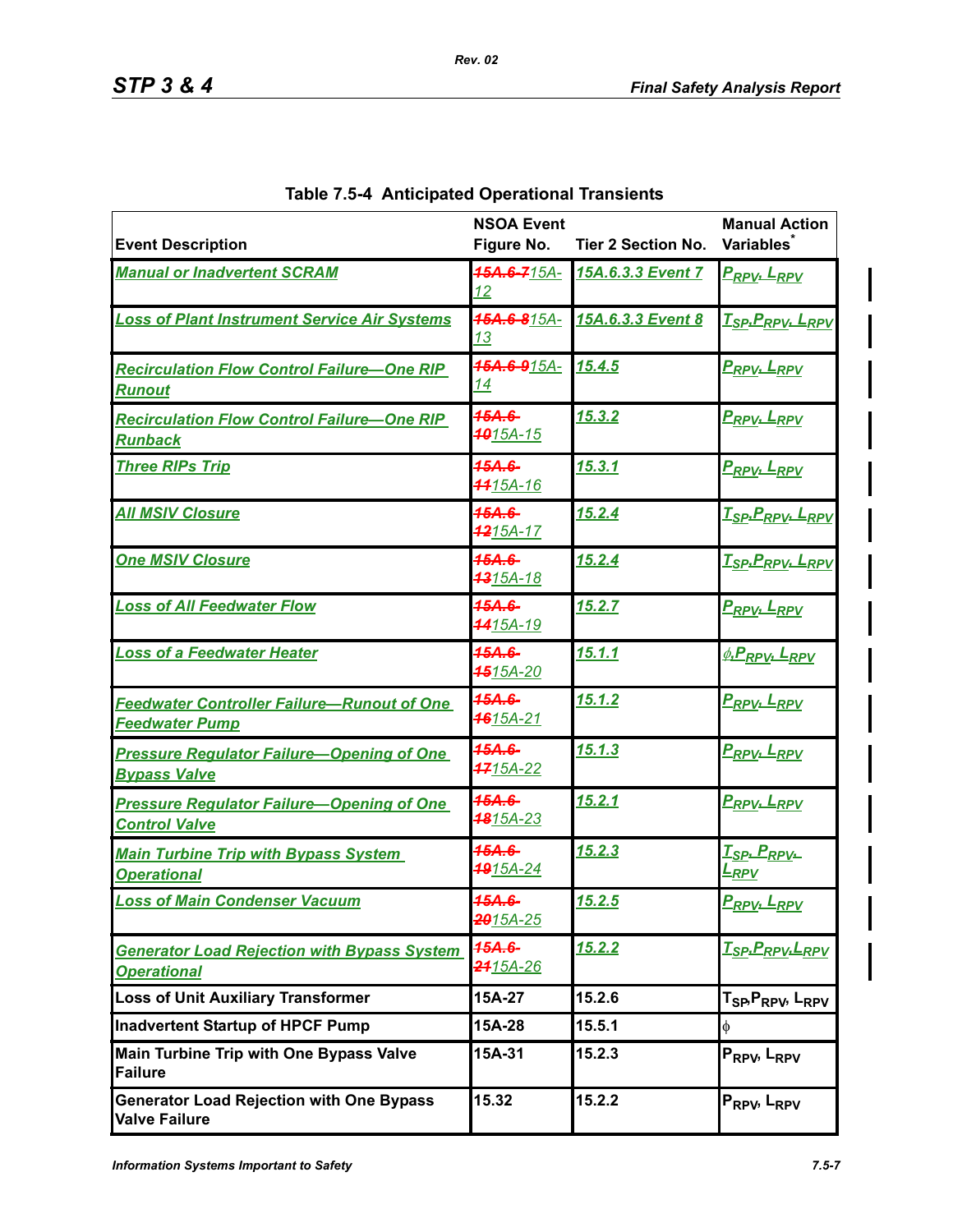| Abnormal Startup of the Idle Reactor Internal<br><b>Pump</b>                    | 15A-45 | 15.4.4 | PRPV, LRPV                                            |
|---------------------------------------------------------------------------------|--------|--------|-------------------------------------------------------|
| Recirculation Flow Control Failure - All RIPs<br><b>IRunout</b>                 | 15A-46 | 15.4.5 | $\phi$ , L <sub>RPV</sub>                             |
| Recirculation Flow Control Failure - All RIPs<br><b>IRunback</b>                | 15A-47 | 15.3.2 | LRPV                                                  |
| Feedwater Controller Failure Maximum Demand 15A-51                              |        | 15.1.2 | P <sub>RPV</sub> , L <sub>RPV</sub>                   |
| Pressure Regulator Failure - Opening of All<br><b>Bypass and Control Valves</b> | 15A-52 | 15.1.3 | P <sub>RPV</sub> , L <sub>RPV</sub>                   |
| <b>Main Turbine Trip with Bypass Failure</b>                                    | 15A-55 | 15.2.3 | T <sub>SP</sub> , P <sub>RPV</sub> , L <sub>RPV</sub> |
| <b>Generator Load Rejection with Bypass Failure</b>                             | 15A-56 | 15.2.2 | T <sub>SP</sub> , P <sub>RPV</sub> , L <sub>RPV</sub> |

|  | Table 7.5-4 Anticipated Operational Transients (Continued) |  |  |  |
|--|------------------------------------------------------------|--|--|--|
|--|------------------------------------------------------------|--|--|--|

\* See Table 7.5-9 for Definition of symbols